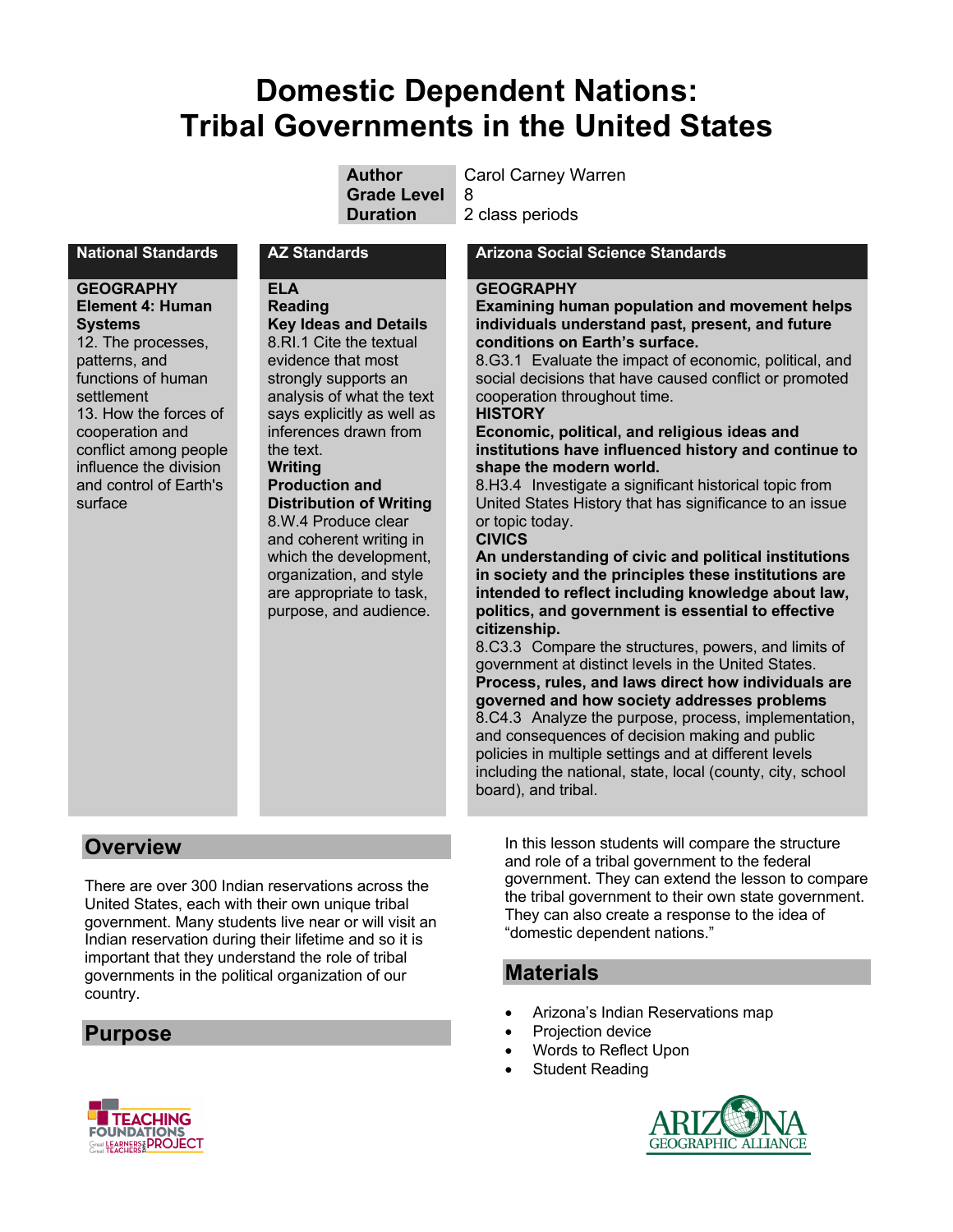- Student Worksheet and Answer Key
- **Student Writing Assignment**

# **Objectives**

The student will be able to:

1. Compare the structure of a tribal government with the federal government.

2. Explain the role of tribal governments in the political organization of the United States.

# **Procedures**

*Prerequisite Knowledge: Students have been taught the structure of the federal and their state governments.*

### **SESSION ONE**

- 1. Introduce the lesson by asking students to identify the various types or levels of governments with which they are familiar (etc., federal, state, county, city/town, tribal).
- 2. Ask students to identify ways in which the types of governments they mentioned are similar and different in what they do, whom they serve, the powers they have,
- 3. Project the Arizona's Indian Reservations map. Have students turn to a partner and comment on the map. Point out that 22 tribal nations are recognized in Arizona. These tribal lands account for about 27% of Arizona's land.
- 4. Ask students which of the levels of government they believe have jurisdiction or authority over tribal members living on the Indian reservations? Ask for any other information they may know or believe about tribal governments. If desired, display information in a chart for discussion later in the lesson.
- 5. State that they will learn more about the structure and role of tribal governments by looking at one example, the Navajo Nation. Identify the location of the Navajo Reservation on the projected map.
- 6. Explain that tribal governments are not all alike; the structure of their government is determined by their own constitution as well as the treaty or other agreements they made with the United States government. Indian tribes are considered to be "domestic dependent nations" and have the right to govern their own people on their reservations.
- 7. Project Words to Reflect Upon. Clarify vocabulary words such as domestic dependent nation. In Cherokee Nation v. the State of Georgia, 1831, Chief Justice Marshall wrote, "They may, more correctly, perhaps, be

denominated domestic dependent nations. They occupy a territory to which we assert a title independent of their will, which must take effect in point of possession when their right of possession ceases. Meanwhile they are in a state of pupilage. Their relation to the United States resembles that of a ward to his guardian." http://www.law.cornell.edu/supct/html/historics/U SSC\_CR\_0030\_0001\_ZO.html and use this summary statement: The Marshall trilogy, a series of three Supreme Court cases decided by Chief Justice John Marshall beginning in the 1830's, set forth the legal framework for defining tribal sovereignty. In defining tribal sovereign powers, Justice Marshall described tribes as "domestic dependent nations," meaning that although tribes were "distinct independent political communities," they remained subject to the paternalistic powers of the United States. https://en.wikipedia.org/wiki/Cherokee\_Nation\_v. **Georgia** 

- 8. Have students turn to a partner and discuss (in their own words) what this court ruling means. Then have them reflect on their thoughts about domestic dependent nations—still acceptable to label tribal lands as such? Tell students that they will be returning to these ideas at the end of the lesson.
- 9. Distribute and project the Student Reading. Read as a class or as individuals. Go over vocabulary as needed.
- 8. Tell students they will now use their prior knowledge of the structure of the federal government to compare it to the Navajo Nation government. Hand out the Student Worksheet and have students complete it.
- 9. Collect for assessment purposes.

#### **SESSION TWO**

- 1. Review Session One activities by asking students to identify ways the U.S. and the Navajo Nation governments are alike and different. Discuss the role of tribal governments in our country (e.g., why do we have them, who do they serve, what is their relationship to the federal government).
- 2. Explain that today they will use information on their charts from Session One to write a summary that explains the role of tribal governments in the United States and compares the Navajo Nation government to the U.S. federal government.
- 3. Hand back student charts from Session One and give each student a Writing Assignment sheet. Go over the expectations of the writing assignment before students begin their task.